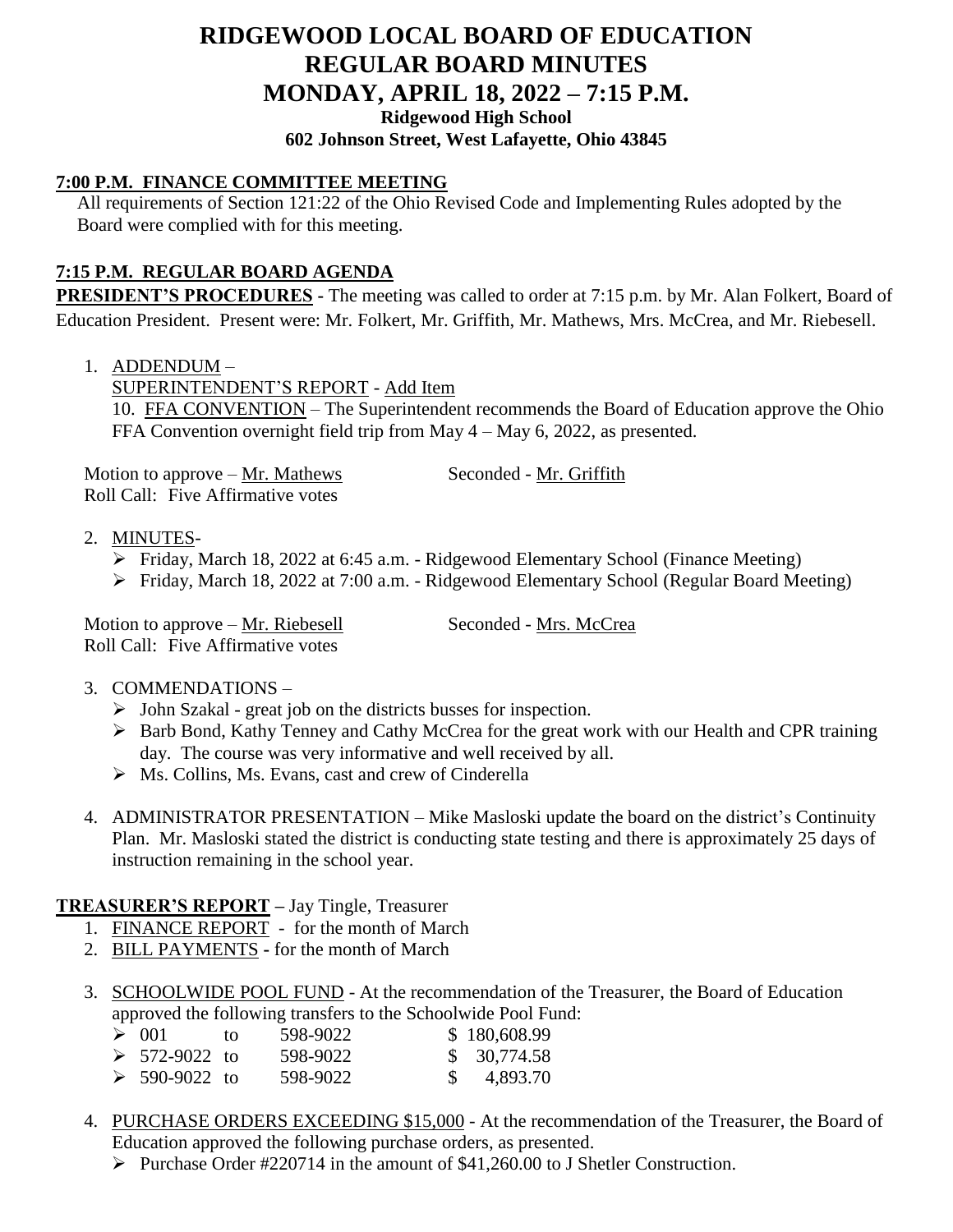## **RIDGEWOOD LOCAL BOARD OF EDUCATION REGULAR BOARD MINUTES MONDAY, APRIL 18, 2022 – 7:15 P.M. Ridgewood High School 602 Johnson Street, West Lafayette, Ohio 43845**

5. THEN & NOW - At the recommendation of the Treasurer, the Board of Education approved the following "Then and Now Certificate", as presented Purchase Order #220714 in the amount of \$41,260.00 to J Shetler Construction.

Motion to approve item(s)  $1 - 5 - Mr$ . Riebesell Seconded - Mrs. McCrea Roll Call: Five Affirmative votes

#### **SUPERINTENDENT'S REPORT** - Mike Masloski, Superintendent

PERSONNEL ACTIONS: It is recommended the Board approve personnel actions as follows: *(All new hires are pending successful FBI and BCI background reports, drug screening and proper certification)*

- 1. SUMMER EMPLOYMENT At the recommendation of the Superintendent, the Board of Education approved the following for summer employment from May 1, 2022 to Sept 1, 2022 at \$10.00 per hour, as presented.
	- $\triangleright$  Memphis Cutshall
- 2. RETIREMENT– At the recommendation of the Superintendent, the Board of Education approved the following retirements, as presented.
	- $\triangleright$  Laura Arnold Retirement effective May 31, 2022
- 3. RESIGNATION At the recommendation of the Superintendent, the Board of Education approved the following resignation, as presented.
	- $\triangleright$  Katherine Blust Resignation effective April 27, 2022
- 4. 2022-2023 SCHOOL YEAR CALENDAR At the recommendation of the Superintendent, the Board of Education approved the final reading of the 2022-2023 School Year Calendar, as presented.
- 5. OUT OF TOWN FIELD TRIP The Superintendent recommends the Board of Education approve the Physics field trip to Cedar Point on May 19, 2022. , as presented.
- 6. GUARANTEE TRUST LIFE INSURANCE At the recommendation of the Superintendent, the Board of Education approved the 2022-2023 application with Griffin Insurance Company located in Mount Vernon for Student School Insurance Coverage, as presented.
- 7. JEFFERSON COUNTY EDUCATIONAL SERVICE At the recommendation of the Superintendent, the Board of Education approved the agreement for the 2022-2023 school year with Jefferson County Educational Service Center, as presented.
- 8. SB 11 At the recommendation of the Superintendent, the Board of Education approved Juneteenth as a paid holiday for all 11 and 12 month non-teaching employees, (to be added to OAPSE contract and added to the list of paid holidays for all other qualifying employees) as presented.
- 9. ADMINISTRATION CONTRACTS At the recommendation of the Superintendent, the Board of Education approved the following Administration contracts, as presented.
	- $\triangleright$  Bryan Raach 2 year